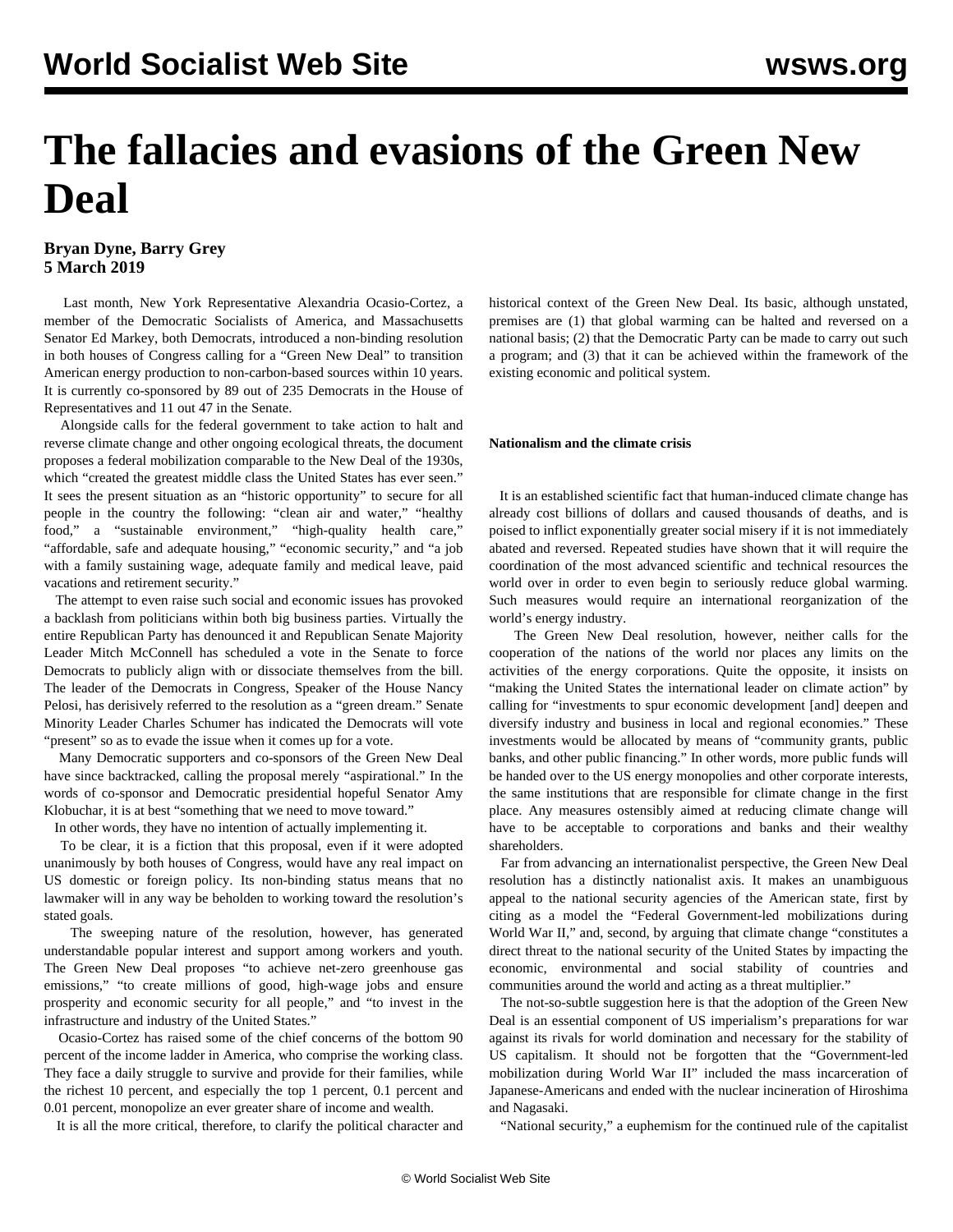class and the pursuit of its global profit interests, is incompatible with any serious mobilization of resources to meet the social needs of working people, including a healthful and life-sustaining environment. Numerous national security think tank studies have stressed the need to drastically reduce so-called "entitlement" spending, i.e., funding for Social Security and Medicare, as well as spending for other social programs in order to carry out the military expansion and modernization necessary to prepare for war against the major rivals of American imperialism, in the first instance Russia and China.

### **The Democratic Party**

 Then there is the question of the Democratic Party. The notion that this party can serve as the vehicle for a serious effort to reverse climate change, or any other progressive social reform, is belied by its history and the social interests that control it.

 Historically, the Democratic Party has served as the graveyard of progressive movements. From the populist movement at the turn of the 20th century, to the industrial union movement of the 1930s, to the civil rights movement and anti-war movement of the post-World War II period, mass movements for progressive social change have been contained, dissipated and betrayed by means of their subordination to this, the oldest capitalist party in the US.

 No significant social reforms have been enacted in the US in more than 50 years. The Democrats long ago abandoned any program of social reform or any policies oriented to the social interests of the working class. Over the past half-century the Democratic Party has moved steadily and with increasing velocity to the right, seeking and largely succeeding in dislodging the Republicans as the favored party of Wall Street and the military/intelligence apparatus. On the basis of racial, gender and sexual politics—designed to deny the central class division of modern society—it has oriented itself to the super-rich and the most privileged layers of the middle class. In the last presidential election, Hillary Clinton won a majority of votes in affluent middle-class suburbs and among the richest layers of the population.

 Democratic no less than Republican administrations have imposed austerity policies and prosecuted the decades-long social counterrevolution that continues today. Obama, whose election was hailed by the International Socialist Organization—one of the promoters of Bernie Sanders and Ocasio-Cortez today—as a "transformational" moment in American history, presided over the multi-trillion-dollar bailout of Wall Street, the imposition of wage cuts on auto workers and mass school closures, and the greatest redistribution of wealth from the bottom to the top in US history. Under Obama, labor's share of the national income hit record lows, and he boasted of reducing non-defense, non-entitlement domestic spending to the lowest levels since the Eisenhower years in the 1950s. The talk of a "new New Deal" that attended his election proved to be a cruel deception.

 It is difficult to say which of the two major big business parties is more reactionary. The Democrats are basing their opposition to Trump on demands for a more aggressive policy toward Russia and an escalation of war in the Middle East, while supporting his raising of the Pentagon budget to near-record levels. In every struggle of the working class they work in lockstep with the Republicans to deny the workers' demands, including the strikes by teachers for decent pay and the defense of public education, claiming "there is no money" for decent schools while they accelerate the privatization of the education system.

 At the same time they glorify the CIA, FBI and the military and lead the campaign to censor the internet and suppress oppositional views. Their primary domestic focus is the right-wing #MeToo sex witch hunt, based on the denial of due process and the presumption of innocence, and the promotion of racial politics to divide the working class.

 The references to the "New Deal" by Ocasio-Cortez and other promoters of the "Green New Deal" are grossly misleading. They rip this period of limited social reform out of its historical context and distort both its origins and its results. The New Deal was the response of a frightened ruling class to the threat of social revolution heightened by two factors: the global breakdown of capitalism in the Great Depression of the 1930s and the revolutionary impulse provided by the Russian Revolution and the existence of the Soviet Union. Roosevelt's reforms were not granted from on high by a benevolent ruling elite. They were extracted from a ruthless capitalist class by a semi-insurrectionary movement of the working class, in the form of a mass industrial union movement that was largely led by socialist-minded workers.

 It came at a time when American capitalism was the rising and dominant industrial power in the world and the ruling class had massive economic reserves, even in the midst of the Depression. Even then, the reforms instituted never came close to overcoming economic inequality or securing the basic needs of the working class. The trade unions formed or consolidated out of the wave of sit-down strikes quickly made their peace with capitalism, signed on to the post-war Cold War and anti-socialist witch hunt and in the ensuing decades became junior partners with the corporations in imposing wage cuts, layoffs and the destruction of working conditions. This process was institutionalized through their alliance with the Democratic Party.

 For the past 40 years, American capitalism has been in precipitous decline. It long ago dismantled much of its industrial base in order to become the world's leader in financial parasitism and criminality. Over this entire period, every social reform from the 1930s and 1960s has been under relentless attack as part of a social counterrevolution, presided over by both parties, against the working class, making the US the most unequal country of all the major economies. Donald Trump is the fascistic personification of the financial oligarchy and the noxious expression of the protracted decay of American democracy.

 Where do the Democrats get their money? In last year's mid-term elections, the securities and investment industry gave 62 percent of its contributions to Democrats, continuing the trend from 2016, when Wall Street gave far more money to Hillary Clinton than to Donald Trump. The oil and gas industry, which has long given the bulk of its campaign bribes to Republicans, nevertheless handed out \$6 million to Democratic candidates in 2018.

 House Speaker Nancy Pelosi is worth an estimated \$16 million and has high-end Wall Street connections via her husband's firm Financial Leasing Services. She led the successful 2015 campaign to end a fortyyear ban on crude oil exports, opening up the world market to US companies. For his part, Senate Minority Leader Charles Schumer, known as the "senator from Wall Street," has received \$310,020 from the oil and gas industry throughout his political career.

#### **Social inequality and capitalism**

 The entire social structure of the United States, and therefore its political system, is anchored in the vast concentration of wealth at the very top. Speaking of a return to "Gilded Age levels" of inequality, the economist Gabriel Zucman recently wrote: "What the data show is that wealth concentration in the United States has returned to the level of 1920. Forty percent of total household wealth belongs to the top 1 percent. About 20 percent belongs to the top 0.1 percent, which is about the same as the